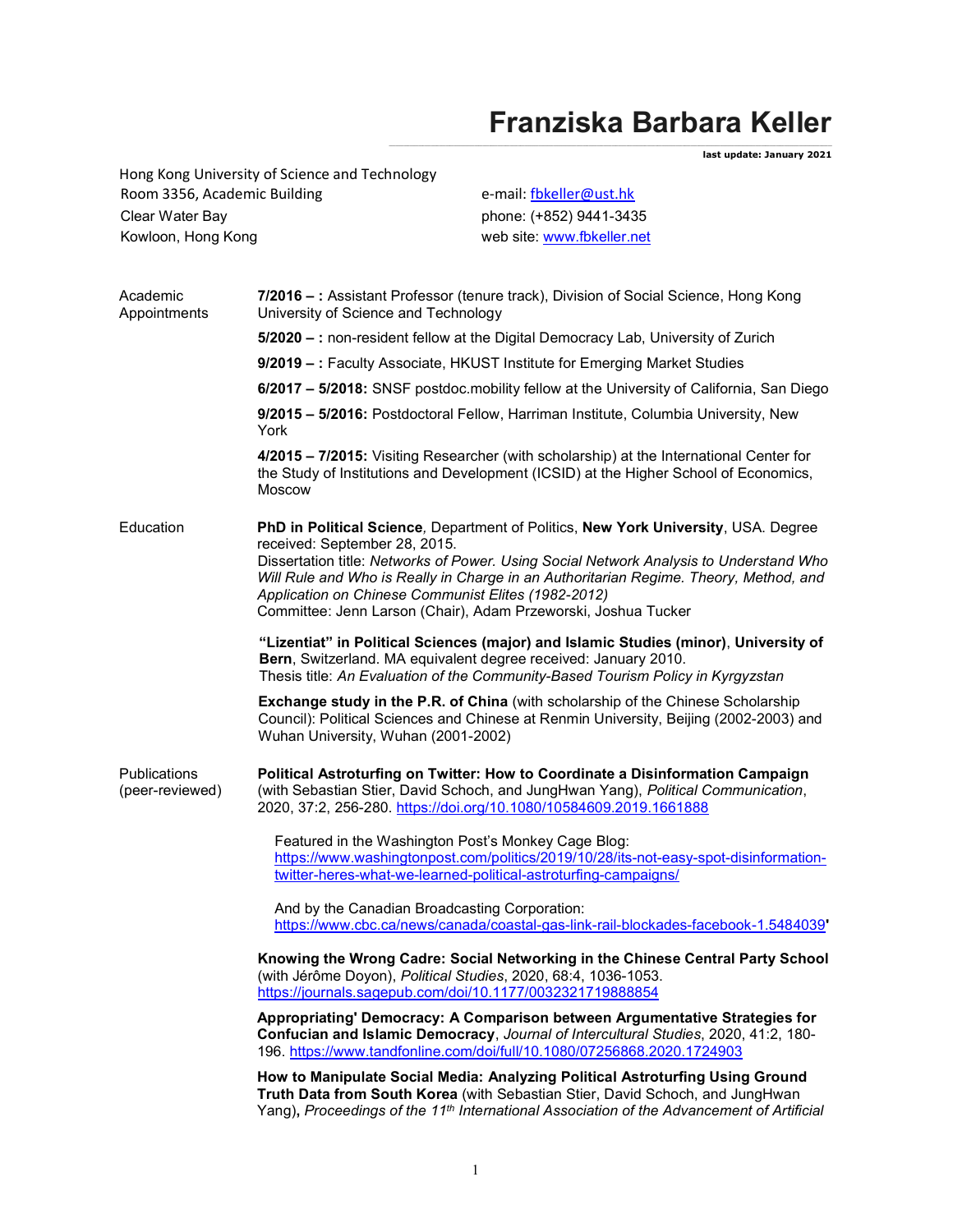|                    | Intelligence Conference on Web and Social Media - ICWSM 2017<br>https://aaai.org/ocs/index.php/ICWSM/ICWSM17/paper/view/15638/14870                                                                                                                                                                                          |
|--------------------|------------------------------------------------------------------------------------------------------------------------------------------------------------------------------------------------------------------------------------------------------------------------------------------------------------------------------|
|                    | Moving Beyond Factions: Using Social Network Analysis to Uncover Patronage<br>Networks Among Chinese Elites, in Journal of East Asian Studies, 2016, 16:1, 17-41.<br>https://doi.org/10.1017/jea.2015.3                                                                                                                      |
| <b>Books</b>       | Social Network Analysis: Methods and Examples, 2017, SAGE Publications (with<br>Song Yang and Lu Zheng).                                                                                                                                                                                                                     |
| Other publications | The Spread of Rumors on and across Social Media Platforms during Hong Kong's<br>Anti-Extradition-Law-Protests, 2021, report produced for the Hong Kong Policy and<br>Innovation Coordination Office                                                                                                                          |
|                    | Analyses of Elite Networks in Heinrich Best, Maurizio Cotta, Jean-Pascal Daloz, John<br>Higley, Ursula Hoffmann Lange, Jan Pakulski, Elena Semenova (editors): The Palgrave<br>Handbook of Political Elites, 2018, Palgrave Macmillan UK.                                                                                    |
| In progress        | How "Divide and Conquer" fails: a Simulation of Protest Cascades in<br>Heterogeneous Societies (a.k.a. How to Spot a Successful Revolution in Advance [R&<br>R at the British Journal of Political Science]                                                                                                                  |
|                    | Political Astroturfing across the World (with David Schoch, Sebastian Stier and<br>JungHwan Yang)                                                                                                                                                                                                                            |
|                    | <b>Extracting Political Elite Networks from Unstructured Text</b>                                                                                                                                                                                                                                                            |
|                    | Degrees of Separation: How Many Hands Must a Kazakh Citizen Shake until She<br>Reaches the President? (with Adele Del Sordi)                                                                                                                                                                                                 |
|                    | Farewell Comrades! Power Struggle and Elite Removal in Single-Party<br>Authoritarian Regimes (with Yuhua Wang)                                                                                                                                                                                                               |
|                    | Networks of Power. A Social Network Analysis of the Chinese Central Committee<br>1982-2012                                                                                                                                                                                                                                   |
| Awards             | <b>Top Paper Award International Communication Association - Computational Methods</b><br>2019                                                                                                                                                                                                                               |
|                    | John Sprague Award for best paper presented by a graduate student for Networks of<br>Power: A Social Network Analysis of the Chinese Communist Party's Central<br>Committee, 1982-2006, APSA Political Networks Section 2013-2014                                                                                            |
|                    | Best Poster Award for How to Spot a Successful Revolution in Advance, Political<br>Networks Conference 2013                                                                                                                                                                                                                  |
| Select fellowships | Travel grants: 16,857 USD                                                                                                                                                                                                                                                                                                    |
| & grants           | Including the DAAD/RGC's Germany/Hong Kong Joint Scheme grant (2020)                                                                                                                                                                                                                                                         |
|                    | Data collection and research grants: 192,483 USD                                                                                                                                                                                                                                                                             |
|                    | Including Hong Kong Policy and Innovation Coordination Office's Public Policy Research<br>Funding Scheme grant (2020), the World Politics and Statecraft Fellowship of the Smith<br>Richardson Foundation (2015) and the New Generation China Scholars Program of the<br>University of Chicago Center in Beijing (2014-2015) |
|                    | Fellowships and personal grants: 311,450 USD<br>Including the doctoral fellowship of the Chiang Ching-kuo Foundation (2015), the SNSF<br>postdoc.mobility fellowship (2017-2018) and Columbia University's Harriman Institute<br>postdoctoral fellowship (2015)                                                              |
|                    | Recent invited talks Advanced SNA Seminar, University of Bern, January 17, 2019<br>Seminar, Department of Sociology, Hong Kong Baptist University, October 19, 2018<br>USC Marshall China Research Day, University of Southern California, March 30, 2018                                                                    |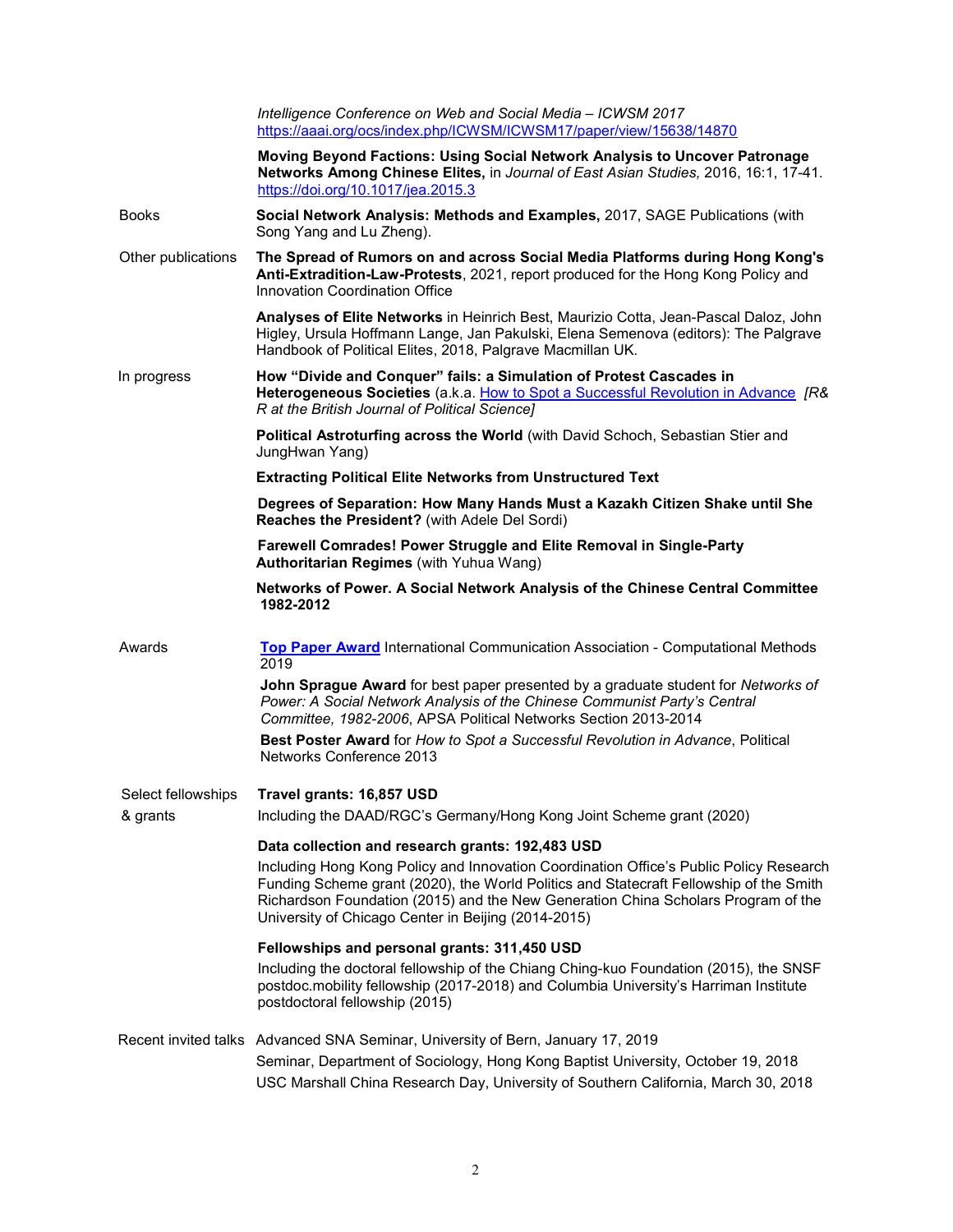|                             | China Research Workshop, Fudan-UC Center on Contemporary China, University of<br>California, San Diego, January 12, 2018                                                                                                                                                                                                                                                                                                                                                                                                                                                                                                                                                                                                                                                                                                                                                 |
|-----------------------------|--------------------------------------------------------------------------------------------------------------------------------------------------------------------------------------------------------------------------------------------------------------------------------------------------------------------------------------------------------------------------------------------------------------------------------------------------------------------------------------------------------------------------------------------------------------------------------------------------------------------------------------------------------------------------------------------------------------------------------------------------------------------------------------------------------------------------------------------------------------------------|
|                             | Digital Media, Networks, & Political Communication, University of Pennsylvania,<br>March 11, 2016                                                                                                                                                                                                                                                                                                                                                                                                                                                                                                                                                                                                                                                                                                                                                                        |
|                             | INCITE - Interdisciplinary Center for Innovative Theory and Empirics, Columbia<br>University, February 9, 2016                                                                                                                                                                                                                                                                                                                                                                                                                                                                                                                                                                                                                                                                                                                                                           |
|                             | "HKUST-HSE Workshop on Comparative Studies of Regional Governance in China and<br>Russia", Hong Kong University of Science and Technology, September 25, 2015                                                                                                                                                                                                                                                                                                                                                                                                                                                                                                                                                                                                                                                                                                            |
|                             | Division of Social Sciences, Hong Kong University of Science and Technology,<br>September 21, 2015                                                                                                                                                                                                                                                                                                                                                                                                                                                                                                                                                                                                                                                                                                                                                                       |
|                             | "4 <sup>th</sup> ICSID conference: Political Economy of Development: New Challenges and<br>Perspectives", Higher School of Economics, Moscow, June 29, 2015                                                                                                                                                                                                                                                                                                                                                                                                                                                                                                                                                                                                                                                                                                              |
|                             | International Center for the Study of Institutions and Development (ICSID) at the Higher<br>School of Economics, Moscow, May 26, 2015                                                                                                                                                                                                                                                                                                                                                                                                                                                                                                                                                                                                                                                                                                                                    |
|                             | Hong Kong Baptist University. April 24, 2015                                                                                                                                                                                                                                                                                                                                                                                                                                                                                                                                                                                                                                                                                                                                                                                                                             |
|                             | "Quantitative Studies of the Chinese Elite", University of California, San Diego, USA.<br>February 6-7, 2015                                                                                                                                                                                                                                                                                                                                                                                                                                                                                                                                                                                                                                                                                                                                                             |
|                             | University of Konstanz, Germany. January 16, 2015                                                                                                                                                                                                                                                                                                                                                                                                                                                                                                                                                                                                                                                                                                                                                                                                                        |
|                             | U.S.-China Economic and Security Review Commission. Washington, DC, USA.<br>November 20, 2014                                                                                                                                                                                                                                                                                                                                                                                                                                                                                                                                                                                                                                                                                                                                                                            |
| Conferences                 | Annual Meeting of the American Political Science Association (2012, 2014-2019),<br>Annual Conference of the Midwest Political Science Association (2012-2019), Annual<br>Congress of the Swiss Political Science Association (2012-2014, 2016, 2017), Annual<br>Conference of the Southern Political Science Association (2018), General Conference of<br>the European Consortium for Political Research (2014-2015), European Social<br>Networks Conference (2014, 2016), Annual Conference of the European Political<br>Science Association (2016-2019), North East Slavic, East European and Eurasian<br>Conference (2016), World Convention of the Association for the Studies of Nationalities<br>(2016), European Consortium for Political Research Joint Session (2016), Sunbelt<br>Conference (2014), Applications of Social Network Analysis Conference (2013). |
| Teaching                    | Introduction to Social Network Analysis (UG course, 2016/17)                                                                                                                                                                                                                                                                                                                                                                                                                                                                                                                                                                                                                                                                                                                                                                                                             |
| Experience                  | Introduction to Social Network Analysis (UG and PG course, 2018/19, 2019/20)                                                                                                                                                                                                                                                                                                                                                                                                                                                                                                                                                                                                                                                                                                                                                                                             |
|                             | Introduction to Social Network Analysis (UG and PG online course, 2020/21)                                                                                                                                                                                                                                                                                                                                                                                                                                                                                                                                                                                                                                                                                                                                                                                               |
|                             | The World of Politics (UG course, 2016/17, 2018/19, 2019/20, 20/21)                                                                                                                                                                                                                                                                                                                                                                                                                                                                                                                                                                                                                                                                                                                                                                                                      |
|                             | The World of Politics (UG online course 2020/21)                                                                                                                                                                                                                                                                                                                                                                                                                                                                                                                                                                                                                                                                                                                                                                                                                         |
|                             | Introduction to Social Network Analysis at the Zurich Summer School for Women in<br>Political Methodology, July 2019                                                                                                                                                                                                                                                                                                                                                                                                                                                                                                                                                                                                                                                                                                                                                     |
|                             | Introductory course to Social Network Analysis and related statistical programs, Higher<br>School of Economics and HKUST, 2015                                                                                                                                                                                                                                                                                                                                                                                                                                                                                                                                                                                                                                                                                                                                           |
| Service to the<br>community | Reviewer for APSA's John Sprague Award (2014-2015), American Journal of Political<br>Science, Comparative Political Studies, British Journal of Political Science, Social<br>Networks, Political Research Quarterly, Political Studies, China: An International Journal,<br>Journal of Communication, China Quarterly, Party Politics, Comparative Politics                                                                                                                                                                                                                                                                                                                                                                                                                                                                                                              |
|                             | Section Chair of the Political Networks section at the General Conference of the<br>European Consortium for Political Research in Montréal, 2015.                                                                                                                                                                                                                                                                                                                                                                                                                                                                                                                                                                                                                                                                                                                        |
|                             | Organized thematic Political Networks panels for the Swiss Political Science Association<br>Annual Congress 2014, MPSA 2014-2017, and APSA 2014-2017, organized working<br>groups for APSA 2016-2017                                                                                                                                                                                                                                                                                                                                                                                                                                                                                                                                                                                                                                                                     |
|                             | Co-founder of the Comparative Political Networks group and mailing list                                                                                                                                                                                                                                                                                                                                                                                                                                                                                                                                                                                                                                                                                                                                                                                                  |